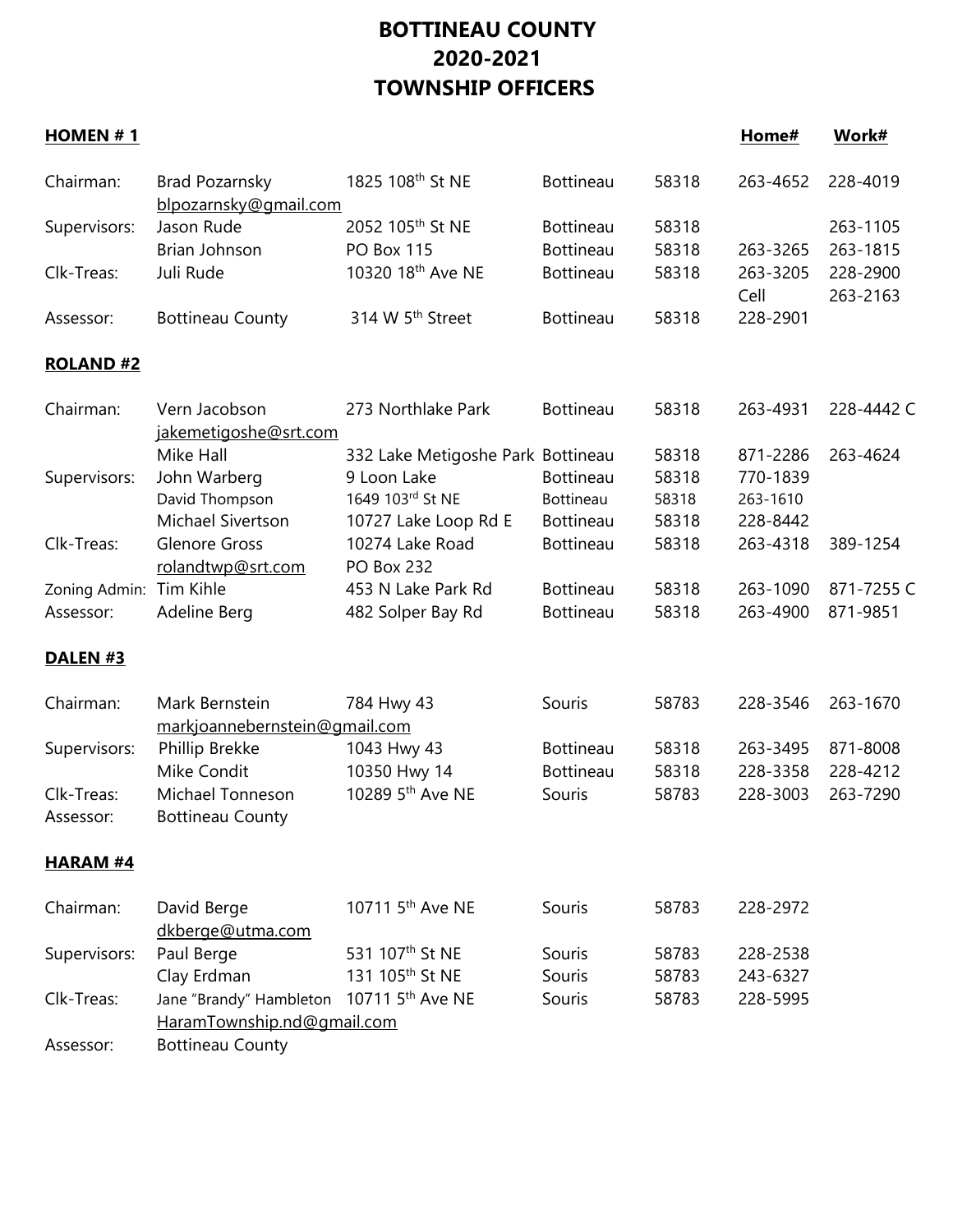| Chairman:<br>Supervisors:<br>Clk-Treas: | Lance Kjelshus<br>Dayton Skarphol<br>Forrest Nordmark<br>Lyle Gravseth<br>Ihwgravseth@srt.com | 389 107 <sup>th</sup> St NW<br>260 107th St NW<br>10322 5 <sup>th</sup> Ave NW<br>10890 6 <sup>th</sup> Ave NW | Souris<br>Souris<br>Souris<br>Souris | 58783<br>58783<br>58783<br>58783 | 295-2276<br>243-6417<br>243-6402<br>263-7409 | 263-7040             |
|-----------------------------------------|-----------------------------------------------------------------------------------------------|----------------------------------------------------------------------------------------------------------------|--------------------------------------|----------------------------------|----------------------------------------------|----------------------|
| Assessor:                               | <b>Bottineau County</b>                                                                       |                                                                                                                |                                      |                                  |                                              |                      |
| <b>SCOTIA #6</b>                        |                                                                                               |                                                                                                                |                                      |                                  |                                              |                      |
| Chairman:                               | Charles Kveum<br>cnkfarm@srt.com                                                              | 850 108 <sup>th</sup> St NW                                                                                    | Souris                               | 58783                            | 295-2228                                     | 263-7174             |
| Supervisors:                            | Devin Tolstad<br><b>Rick Gimble</b>                                                           | 10859 8 <sup>th</sup> Ave NW<br>PO Box 78                                                                      | Souris<br>Westhope                   | 58783<br>58793                   | 295-2346<br>295-2267                         | 263-1743<br>263-1879 |
| Clk-Treas.                              | Keyna Kveum<br>keynak@srt.com                                                                 | 850 108th St NW                                                                                                | Souris                               | 58783                            | 295-2228                                     | 263-7364             |
| Assessor:                               | <b>Bottineau County</b>                                                                       | 314 W 5 <sup>th</sup> St                                                                                       | <b>Bottineau</b>                     | 58318                            | 228-2901                                     |                      |
| <b>RICHBURG #7</b>                      |                                                                                               |                                                                                                                |                                      |                                  |                                              |                      |
| Chairman:                               | Teri Zahn                                                                                     | 10831 15 <sup>th</sup> Ave NW                                                                                  | Westhope                             | 58793                            | 245-6319                                     | 263-1482             |
| Supervisors:                            | Steve Heth<br>Jeremy Grann                                                                    | 1701 County Rd 6 NW<br><b>Box 488</b>                                                                          | Westhope<br>Westhope                 | 58793<br>58793                   | 245-6517<br>245-8001                         | 263-5399<br>263-1078 |
| Clk-Treas:                              | Ginny Heth<br>standard@srt.com                                                                | 1701 County Rd 6 NW                                                                                            | Westhope                             | 58793                            | 245-6517                                     | 263-7226             |
| Assessor:                               | <b>Bottineau County</b>                                                                       | 314 W 5th St                                                                                                   | <b>Bottineau</b>                     | 58318                            | 228-2901                                     |                      |
| <b>WAYNE #8</b>                         |                                                                                               |                                                                                                                |                                      |                                  |                                              |                      |
| Chairman:                               | <b>Stewart Sisk</b>                                                                           | 10389 21st Ave NW                                                                                              | Antler                               | 58711                            | 245-6220                                     |                      |
| Supervisors:                            | Oren Jespersen                                                                                | 2116 107th St NW                                                                                               | Antler                               | 58711                            | 245-6222                                     |                      |
|                                         | Roger Heth                                                                                    | 10651 20 <sup>th</sup> Ave NW                                                                                  | Antler                               | 58711                            | 245-6465                                     |                      |
| Clk-Treas:                              | Valerie Heth<br>valerieheth123@gmail.com                                                      | 10651 20 <sup>th</sup> Ave NW                                                                                  | Antler                               | 58711                            | 245-6465                                     |                      |
| Assessor:                               | <b>Bottineau County</b>                                                                       |                                                                                                                |                                      |                                  |                                              |                      |
| <b>ANTLER #9</b>                        |                                                                                               |                                                                                                                |                                      |                                  |                                              |                      |
| Chairman:                               | Matt Lauer<br>lauermatt04@gmail.com                                                           | 2520 County Rd 6 NW                                                                                            | Antler                               | 58711                            | 263-5685                                     |                      |
| Supervisors:                            | Pete Artz                                                                                     | 2653 105 <sup>th</sup> St NW                                                                                   | Antler                               | 58711                            | 267-3663                                     | 263-7142             |
|                                         | Dean Feland                                                                                   | 10710 30 <sup>th</sup> Ave NW                                                                                  | Antler                               | 58711                            | 267-3324                                     | 263-1556             |
| Clk-Treas:                              | Cathy Howery<br>dhh@srt.com                                                                   | 2441 104 <sup>th</sup> St NW                                                                                   | Antler                               | 58711                            | 267-3337                                     | 756-6374             |
| Assessor:                               | <b>Bottineau County</b>                                                                       |                                                                                                                |                                      |                                  |                                              |                      |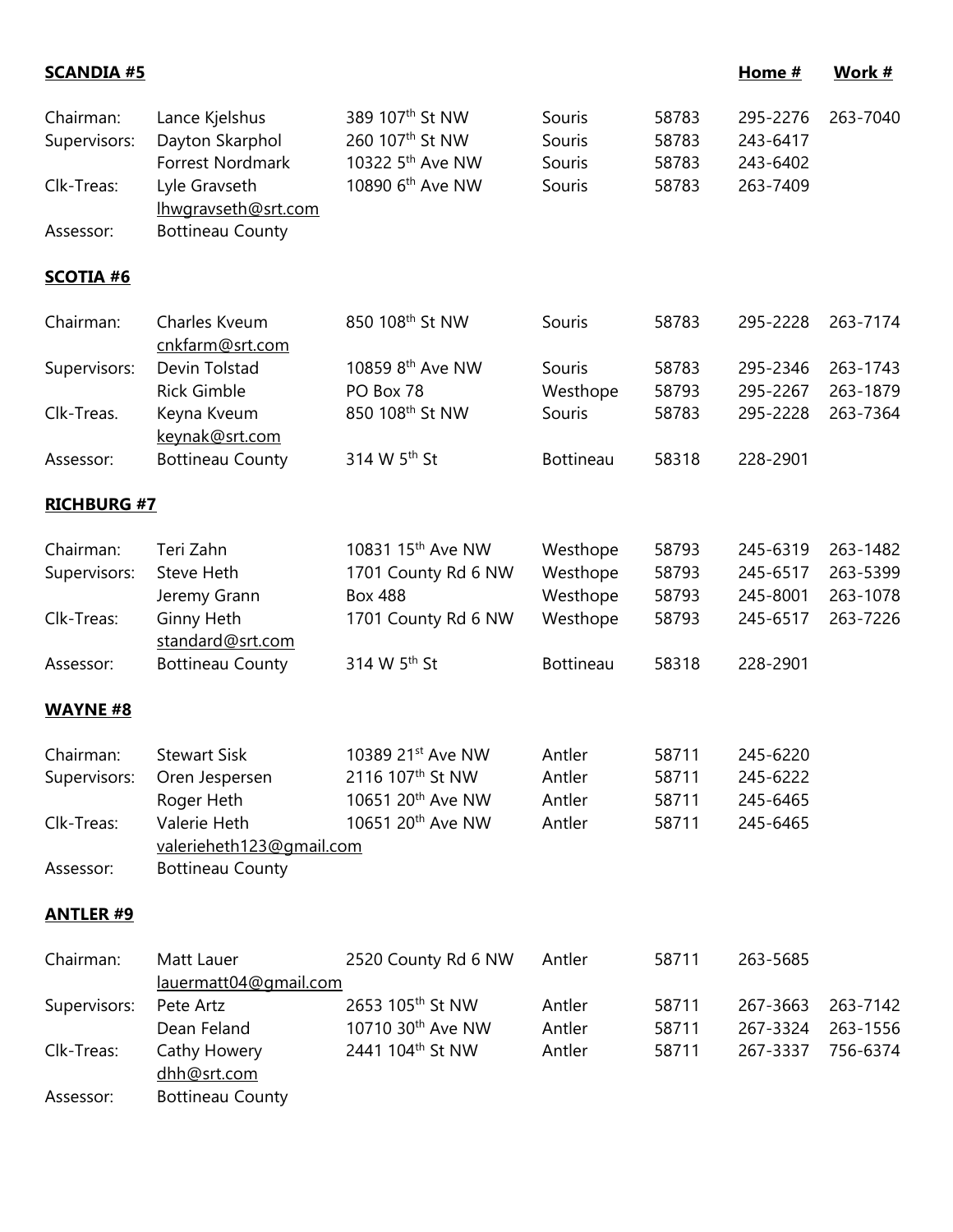| <b>WHEATON #10</b>   |                                           |                               |                  |       | Home #                | Work#    |
|----------------------|-------------------------------------------|-------------------------------|------------------|-------|-----------------------|----------|
| Chairman:            | Wayne Drangsholt<br>wayned@srt.com        | 10188 35 <sup>th</sup> Ave NW | Mohall           | 58761 | 756-6213              | 833-1849 |
| Supervisors:         | Norman Buynak                             | 3139 104th St NW              | Antler           | 58711 | 267-3330              | 263-1912 |
|                      | Nathaniel Buynak                          | 3459 County Rd 2              | Sherwood         | 58782 | 459-2822              | 263-1332 |
| Clk-Treas:           | Sarah Buynak                              | 3139 104 <sup>th</sup> St NW  | Antler           | 58711 | 267-3330              | 263-1873 |
|                      | sarah.buynak@gmail.com                    |                               |                  |       |                       |          |
| Assessor:            | <b>Bottineau County</b>                   |                               |                  |       |                       |          |
| <b>CORDELIA #11</b>  |                                           |                               |                  |       |                       |          |
| Chairman:            | Allen Pladson<br>alpladson@hotmail.com    | 10011 22 <sup>nd</sup> Ave NE | Dunseith         | 58329 | 263-4866              |          |
| Supervisors:         | <b>Rod Hiatt</b>                          | 9679 County Rd 57             | <b>Bottineau</b> | 58318 | 228-2391              |          |
|                      | Kevin Allard                              | 9693 23rd Ave NE              | Dunseith         | 58329 | 228-3606              |          |
| Clerk-Treas:         | Paula Berg<br>paulaberg@srt.com           | 10147 22nd Ave NE             | Dunseith         | 58329 | 263-4076              |          |
| Assessor:            | <b>Bottineau County</b>                   |                               |                  |       |                       |          |
| <b>WHITTERON #12</b> |                                           |                               |                  |       |                       |          |
| Chairman:            | Arlan Hagen                               | 1431 101st St NE              | <b>Bottineau</b> | 58318 | 228-3157              | 263-5343 |
| Supervisors:         | Andy Pederson                             | 1710 99th St NE               | <b>Bottineau</b> | 58318 |                       | 871-0802 |
|                      | <b>Steve Nelson</b>                       | 1225 101st St NE              | <b>Bottineau</b> | 58318 | 228-2973              | 263-5095 |
| Clk-Treas:           | Marla Lee<br>lollylee54@hotmail.com       | 1639 97th St NE               | <b>Bottineau</b> | 58318 | 228-3447              | 201-0056 |
| Assessor:            | <b>Bottineau County</b>                   | 314 W 5 <sup>th</sup> St      | <b>Bottineau</b> | 58318 | 228-2901              |          |
| <b>PICKERING #13</b> |                                           |                               |                  |       |                       |          |
| Chairman:            | Marc Nelson                               | 9851 9th Ave NE               | <b>Bottineau</b> | 58318 | 228-3363              | 228-4249 |
| Supervisors:         | Norman Reitan                             | 974 Hwy 5 NE                  | <b>Bottineau</b> | 58318 | 228-5200              | 871-1255 |
|                      | Don Wolfe                                 | 9645 County Rd 47             | <b>Bottineau</b> | 58318 | 228-2669              | 871-2082 |
| Clk-Treas:           | Leon Richard                              | 1125 Hwy 5 NE                 | <b>Bottineau</b> | 58318 | 228-3376              | 871-9875 |
| Assessor:            | leon@midco.net<br><b>Bottineau County</b> | 315 W 5 <sup>th</sup> St      | <b>Bottineau</b> | 58318 | 228-2901              |          |
| PEABODY #14          |                                           |                               |                  |       |                       |          |
| Chairman:            | Robert Tonneson<br>btonn@utma.com         | 406 10 <sup>th</sup> St W     | <b>Bottineau</b> | 58783 | 228-3020              | 263-1489 |
| Supervisors:         | Ron Patterson                             | PO Box 103                    | Souris           | 58783 | 243-6349              | 228-4370 |
|                      | <b>Ben Tonneson</b>                       | 425 100 <sup>th</sup> St NE   | Souris           | 58783 | 243-6329 651-357-7302 |          |
| Clk-Treas:           | Karen Tonneson<br>kmjenn@gmail.com        | 425 100 <sup>th</sup> St NE   | Souris           | 58783 | 240-7733              |          |
| Assessor:            | <b>Bottineau County</b>                   |                               |                  |       |                       |          |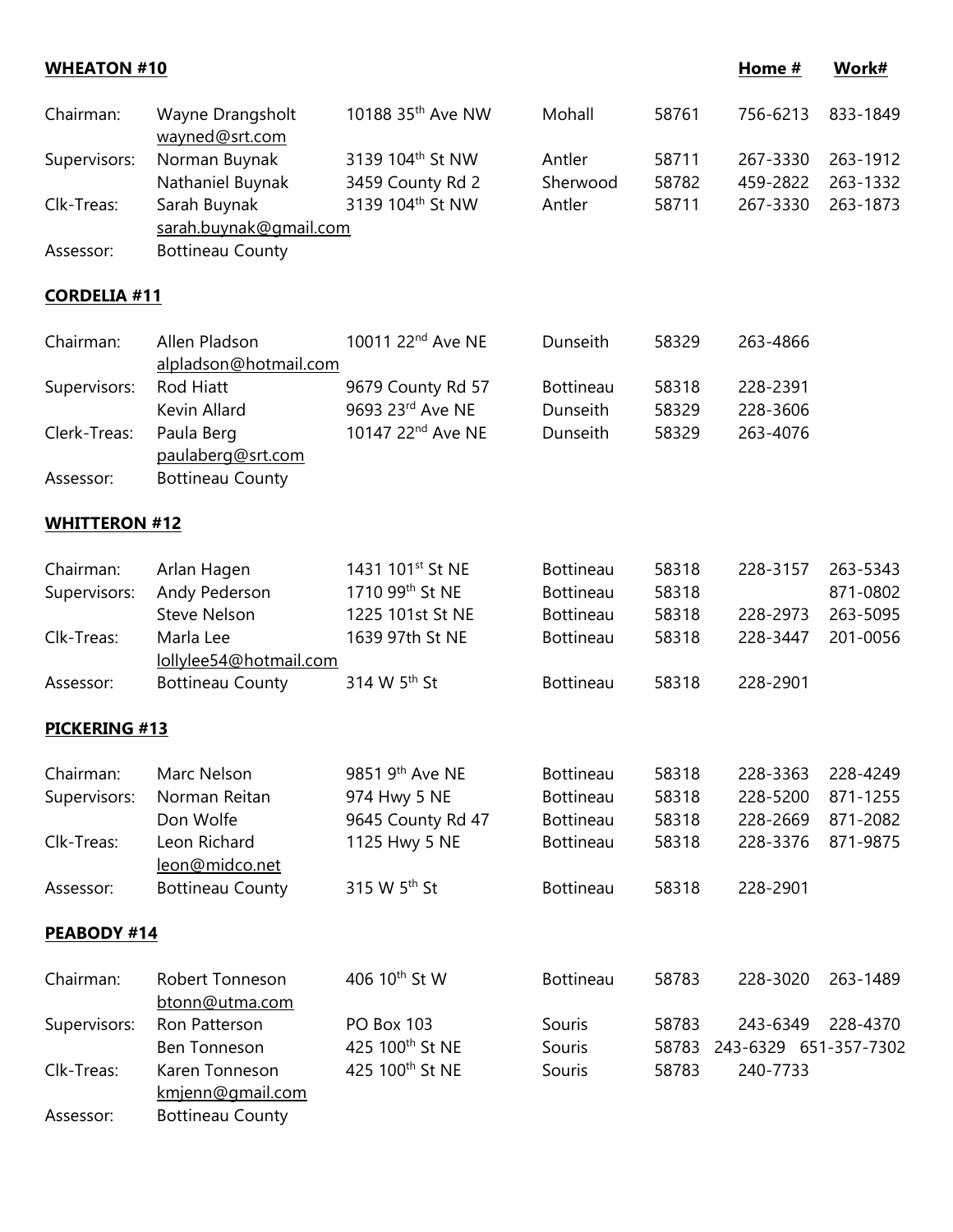| <b>EIDSVOLD #15</b>       |                                                                         |                                                                                                                 |                                      |                                  | Home #                                       | Work #   |
|---------------------------|-------------------------------------------------------------------------|-----------------------------------------------------------------------------------------------------------------|--------------------------------------|----------------------------------|----------------------------------------------|----------|
| Chairman:<br>Supervisors: | Larry Brandvold<br>Joseph Henry<br>Cody Hillard                         | 10129 Central Ave<br>789 99th St NW<br>280 102 <sup>nd</sup> St NW                                              | Souris<br>Souris<br>Souris           | 58783<br>58783<br>58783          | 243-6365<br>295-2210                         |          |
| Clk-Treas:                | Angie Henry<br>angiebhenry@gmail.com                                    | 789 99th St NW                                                                                                  | Souris                               | 58783                            | 228-8000                                     |          |
| Assessor:                 | <b>Bottineau County</b>                                                 |                                                                                                                 |                                      |                                  |                                              |          |
| <b>SERGIUS #17</b>        |                                                                         |                                                                                                                 |                                      |                                  |                                              |          |
| Chairman:<br>Supervisors: | Darrin Belcourt<br>Keith Stratton<br>Orlynn Austin                      | 10140 Hwy 83<br>9651 13th Ave NW<br>1520 Hwy 5 NW                                                               | Westhope<br>Westhope<br>Westhope     | 58793<br>58793<br>58793          | 245-6141<br>245-6527<br>245-6592             | 822-2913 |
| Clk-Treas:                | Vanessa Belcourt<br>chubby@srt.com                                      | 10140 Hwy 83                                                                                                    | Westhope                             | 58793                            | 822-2912                                     |          |
| Assessor:                 | <b>Bottineau County</b>                                                 |                                                                                                                 |                                      |                                  |                                              |          |
| <b>BENTINCK #18</b>       |                                                                         |                                                                                                                 |                                      |                                  |                                              |          |
| Chairman:<br>Supervisors: | Ron Stead<br>Kendal Kirk<br>Dan Kirk<br>Jason Huber                     | 2210 101st St NW<br>380 River Ave<br>2150 101st St NW<br>10125 23rd Ave NW                                      | Westhope<br>Westhope<br>Westhope     | 58793<br>58793<br>58793<br>58793 | 245-6312<br>245-6271<br>245-6514             |          |
| Clk-Treas:                | Kent Huber<br>huberka@srt.com                                           | 10139 23rd Ave NW                                                                                               | Westhope<br>Westhope                 | 58793                            | 245-6555<br>245-6555                         |          |
| Assessor:                 | <b>Bottineau County</b>                                                 | 314 W 5th St                                                                                                    | <b>Bottineau</b>                     | 58318                            | 228-2901                                     |          |
| <b>SHERMAN #19</b>        |                                                                         |                                                                                                                 |                                      |                                  |                                              |          |
| Chairman:                 | David Peterson<br>davemar@srt.com                                       | 2519 98th St NW                                                                                                 | Antler                               | 58711                            | 756-6913                                     |          |
| Supervisors:              | Larry Peterson<br>lap@srt.com                                           | 2571 99th St NW                                                                                                 | Antler                               | 58711                            | 756-6257                                     | 263-1651 |
|                           | Darwin Peterson<br>wings@srt.com                                        | 2730 100 <sup>th</sup> St NW                                                                                    | Antler                               | 58711                            | 756-6931                                     |          |
| Clk-Treas:                | Christa Scott<br>klinker 07@hotmail.com                                 | 2975 101st St NW                                                                                                | Antler                               | 58711                            | 756-6195                                     | 201-1278 |
| Assessor:                 | <b>Bottineau County</b>                                                 |                                                                                                                 |                                      |                                  |                                              |          |
| <b>HOFFMAN #20</b>        |                                                                         |                                                                                                                 |                                      |                                  |                                              |          |
| Chairman:<br>Supervisors: | Dennis Schmidt<br>Loretta Scott<br>Georgia Buynak<br><b>Steve Scott</b> | 9740 31 <sup>st</sup> Ave NW<br>3280 98 <sup>th</sup> St NW<br>10150 32 <sup>nd</sup> Ave NW<br>3280 98th St NW | Mohall<br>Mohall<br>Mohall<br>Mohall | 58761<br>58761<br>58761<br>58761 | 756-6219<br>756-6211<br>756-7253<br>756-6211 |          |
| Clk-Treas:<br>Assessor:   | Janice Schmidt<br><b>Bottineau County</b>                               | 9740 31 <sup>st</sup> Ave NW                                                                                    | Mohall                               | 58761                            | 756-6219                                     |          |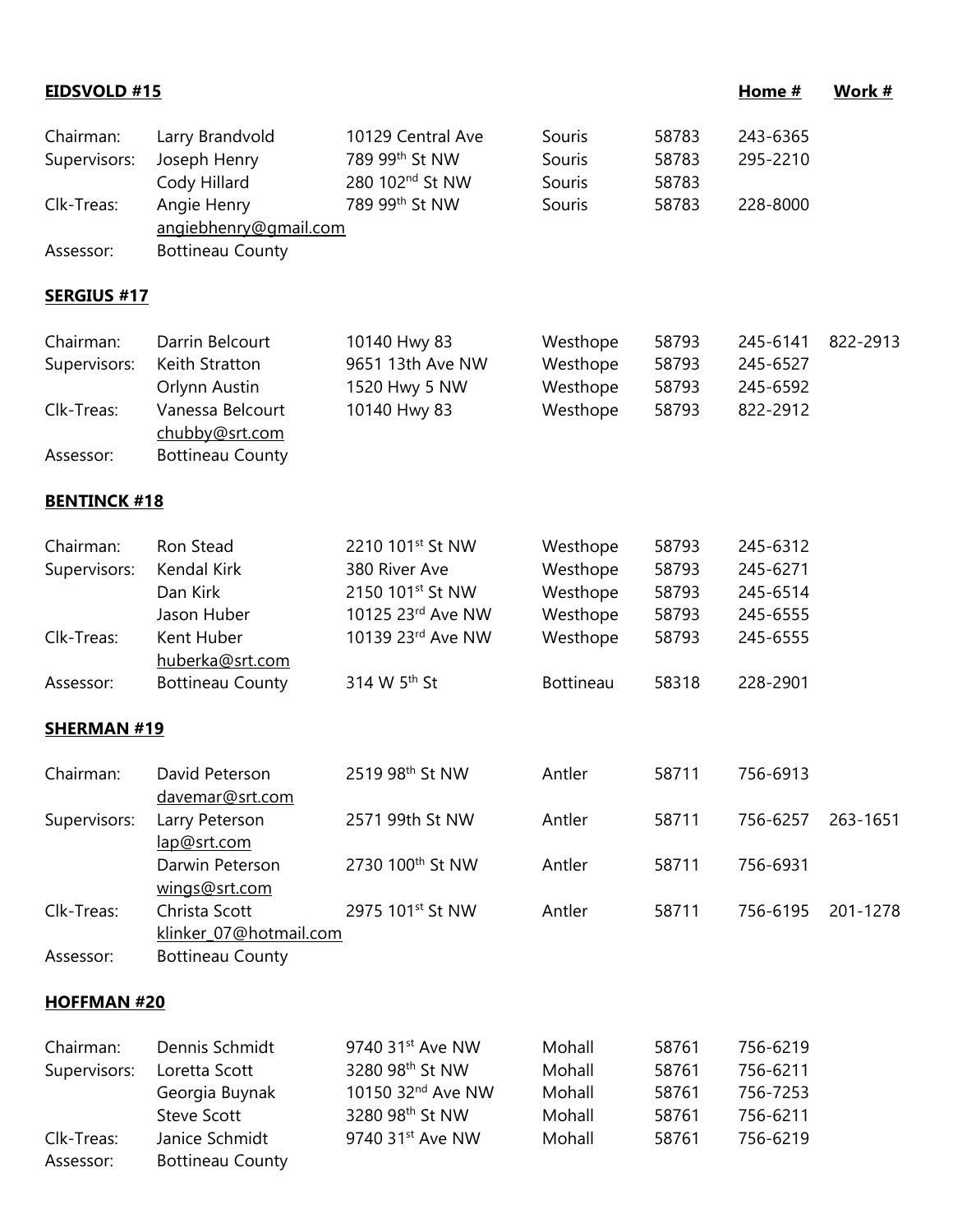| <b>LORDSBURG #21</b>      |                                                     |                                                                               |                                                    |                         | Home #                           | Work #                           |
|---------------------------|-----------------------------------------------------|-------------------------------------------------------------------------------|----------------------------------------------------|-------------------------|----------------------------------|----------------------------------|
| Chairman:<br>Supervisors: | Alan Cote<br>Mark Aide<br>Pat Brenden               | 9151 23rd Ave NE<br>10028 11 <sup>th</sup> Ave NE<br>9589 23rd Ave NE         | <b>Willow City</b><br><b>Bottineau</b><br>Dunseith | 58384<br>58318<br>58329 | 228-2451<br>228-3315<br>228-3820 | 871-0189                         |
| Clk-Treas:                | <b>Barb Cote</b><br>cote farm1982@hotmail.com       | 9151 23rd Ave NE                                                              | <b>Willow City</b>                                 | 58384                   | 228-2451                         | 871-1257                         |
| Assessor:                 | Jeff Mutchler                                       | 693 2 <sup>nd</sup> Ave                                                       | Lansford                                           | 58750                   | 605-391-1088                     |                                  |
| <u>AMITY #22</u>          |                                                     |                                                                               |                                                    |                         |                                  |                                  |
| Chairman:                 | Doug Trengen<br>swanman@utma.com                    | <b>Box 197</b>                                                                | <b>Bottineau</b>                                   | 58318                   | 228-3402                         | 263-1441                         |
| Supervisors:              | Charles Kyle<br><b>Tyler Neubauer</b>               | 1574 95 <sup>th</sup> St NE<br>9160 15th Ave NE                               | <b>Bottineau</b><br><b>Bottineau</b>               | 58318<br>58318          | 228-2324<br>228-2812             | 228-6158<br>201-0938             |
| Clk-Treas:                | Josh Reimche<br>reimche@rocketmail.com              | 1209 90th St NE                                                               | <b>Bottineau</b>                                   | 58318                   | 871-7615                         |                                  |
| Assessor:                 | <b>Bottineau County</b>                             | 314 W 5 <sup>th</sup> St                                                      | <b>Bottineau</b>                                   | 58318                   | 228-2901                         |                                  |
| <b>OAK VALLEY #23</b>     |                                                     |                                                                               |                                                    |                         |                                  |                                  |
| Chairman:                 | Evan Wilhelm<br>pharmer97@gmail.com                 | 9451 8 <sup>th</sup> Ave NE                                                   | <b>Bottineau</b>                                   | 58318                   | 228-2534                         | 263-7535                         |
| Supervisors:              | David Clark<br>David Hasenwinkle                    | 9560 8th Ave NE<br>909 91st St NE                                             | <b>Bottineau</b><br><b>Bottineau</b>               | 58318<br>58318          | 228-3957<br>228-2007             |                                  |
| Clk-Treas:                | Karen Anderson<br>ckaranch@yahoo.com                | 9453 8th Ave NE                                                               | <b>Bottineau</b>                                   | 58318                   | 228-2952                         | 228-4123                         |
| Assessor:                 | <b>Bottineau County</b>                             |                                                                               |                                                    |                         |                                  |                                  |
| <b>STARBUCK #25</b>       |                                                     |                                                                               |                                                    |                         |                                  |                                  |
| Chairman:<br>Supervisors: | Steve Johnson<br>Peter Larson<br>Larry Christenson  | 19 94 <sup>th</sup> St NW<br>339 95th St NW<br>9019 5 <sup>th</sup> AVE NW    | Souris<br>Souris<br>Kramer                         | 58783<br>58783<br>58748 | 359-4415<br>359-4375<br>359-4429 | 272-1000                         |
| Clk-Treas:                | Julie Erdmann<br>tippede@utma.com                   | 9389 Hwy 14                                                                   | Souris                                             | 58783                   | 359-4477                         |                                  |
| Assessor:                 | <b>Bottineau County</b>                             |                                                                               |                                                    |                         |                                  |                                  |
| <b>KANE #26</b>           |                                                     |                                                                               |                                                    |                         |                                  |                                  |
| Chairman:<br>Supervisors: | Lynn Schepp<br>Larry Kersten<br><b>Stuart Rothe</b> | 630 92 <sup>nd</sup> St NW<br><b>PO Box 452</b><br>995 95 <sup>th</sup> St NW | Newburg<br>Newburg<br>Westhope                     | 58762<br>58762<br>58793 | 272-6302<br>272-6210<br>272-6265 | 263-7609<br>871-1515<br>263-1773 |
| Clk-Treas:                | Roberta Henry<br>rahenry@srt.com                    | 9428 County Rd 27B                                                            | Westhope                                           | 58793                   | 245-6513                         | 263-1985                         |
| Assessor:                 | <b>Bottineau County</b>                             | 314 W 5 <sup>th</sup> St                                                      | <b>Bottineau</b>                                   | 58318                   | 228-2901                         |                                  |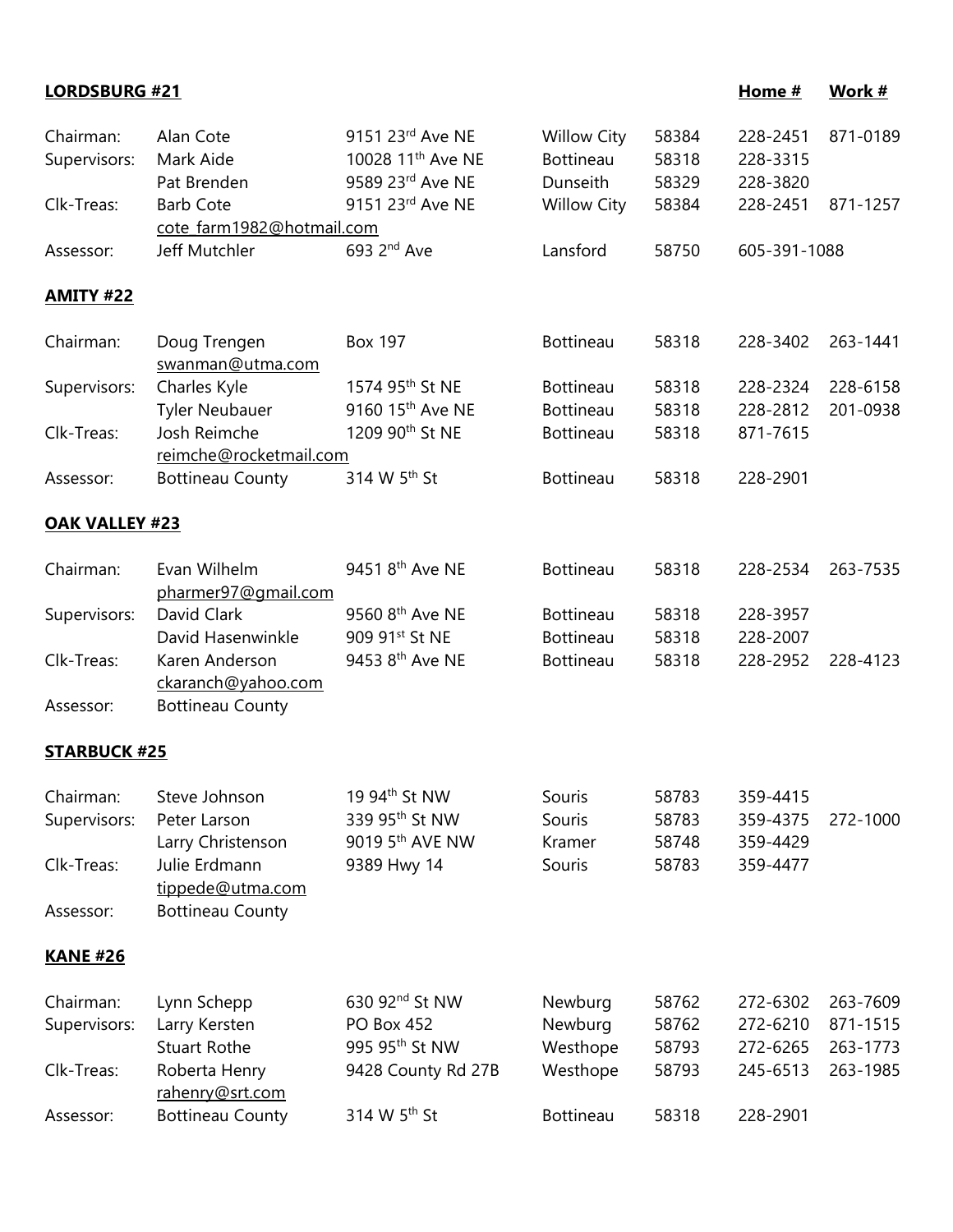| <b>BRANDER #27</b>        |                                                                  |                                                                                                                 |                                             |                                  | Home #                                       | Work #               |
|---------------------------|------------------------------------------------------------------|-----------------------------------------------------------------------------------------------------------------|---------------------------------------------|----------------------------------|----------------------------------------------|----------------------|
| Chairman:<br>Supervisors: | Sheldon Braaten<br>Duane Ommedal<br>Lenny Artz<br>Pat Flagherty  | 9590 13 <sup>th</sup> Ave NW<br>1691 93rd St NW<br>9550 18 <sup>th</sup> Ave NW<br>9415 12 <sup>th</sup> Ave NW | Westhope<br>Maxbass<br>Westhope<br>Westhope | 58793<br>58760<br>58793<br>58793 | 245-6502<br>268-3267<br>268-3280<br>245-6291 | 263-1013<br>721-3739 |
| Clk-Treas:<br>Assessor:   | Carter Tengesdahl<br>fiveks1c@srt.com<br><b>Bottineau County</b> | 9280 15th Ave NW                                                                                                | Westhope                                    | 58793                            | 268-3380                                     | 263-1151             |
|                           |                                                                  |                                                                                                                 |                                             |                                  |                                              |                      |
| <b>HASTINGS #28</b>       |                                                                  |                                                                                                                 |                                             |                                  |                                              |                      |
| Chairman:<br>Supervisors: | David Engg<br><b>TJ Streich</b><br>Dustin Brandt                 | 9030 County Rd 17B<br>9042 24th Ave NW<br>9111 18 <sup>th</sup> St NW                                           | Maxbass<br>Maxbass<br><b>Maxbass</b>        | 58760<br>58760<br>58760          | 268-3262<br>268-3305<br>263-1625             |                      |
| Clerk/Treas.              | Douglas Brendsel<br>douglasbrendsel@gmail.com                    | 2055 92nd St NW                                                                                                 | Maxbass                                     | 58760                            | 263-1440                                     |                      |
| Assessor:                 | <b>Bottineau County</b>                                          |                                                                                                                 |                                             |                                  |                                              |                      |
| <b>RENVILLE #29</b>       |                                                                  |                                                                                                                 |                                             |                                  |                                              |                      |
| Chairman:                 | Jay Rice<br>imrice@srt.com                                       | 2809 94 <sup>th</sup> St NW                                                                                     | Mohall                                      | 58761                            | 263-7580                                     |                      |
| Supervisors:              | Duane Hahka<br>John Cook                                         | <b>PO Box 153</b><br>2949 94th St NW                                                                            | Minot<br>Mohall                             | 58702<br>58761                   | 756-6002                                     | 833-4900             |
| Clk-Treas:                | Galen Peterson<br>gpete@srt.com                                  | 2501 95 <sup>th</sup> St NW                                                                                     | Maxbass                                     | 58760                            | 268-3329                                     |                      |
| Assessor:                 | <b>Bottineau County</b>                                          |                                                                                                                 |                                             |                                  |                                              |                      |
| <b>CUTBANK#30</b>         |                                                                  |                                                                                                                 |                                             |                                  |                                              |                      |
| Chairman:                 | <b>Brian Peterson</b><br>pcc1919@hotmail.com                     | 3191 95 <sup>th</sup> St NW                                                                                     | Mohall                                      | 58761                            | 756-6467                                     |                      |
| Supervisors:              | <b>Brady Witteman</b>                                            | 3121 Hwy 5 NW                                                                                                   | Mohall                                      | 58761                            | 756-6880                                     |                      |
|                           | Chad Schmidt                                                     | 9570 35th Ave NW                                                                                                | Mohall                                      | 58761                            | 756-7226                                     |                      |
| Clerk:                    | Holly Peterson<br>holpeterson@hotmail.com                        | 3191 95 <sup>th</sup> St NW                                                                                     | Mohall                                      | 58761                            | 756-6467                                     |                      |
| Treasurer:                | Cara Witteman<br>cara 02@hotmail.com                             | 3121 Hwy 5 NW                                                                                                   | Mohall                                      | 58761                            | 756-6880                                     | 721-0709             |
| Assessor:                 | <b>Bottineau County</b>                                          |                                                                                                                 |                                             |                                  |                                              |                      |
| <b>WILLOW VALE #32</b>    |                                                                  |                                                                                                                 |                                             |                                  |                                              |                      |
| Chairman:                 | David Reamer<br>davidreamer222@gmail.com                         | 1434 85 <sup>th</sup> St NE                                                                                     | <b>Willow City</b>                          | 58384                            | 366-4616                                     | 201-0267             |
| Supervisors:              | Victor Vollmer                                                   | 1780 86th St NE                                                                                                 | <b>Willow City</b>                          | 58384                            | 366-4354                                     |                      |
|                           | Dan Syvertson                                                    | 8805 18th Ave NE                                                                                                | <b>Willow City</b>                          | 58384                            |                                              | 228-4081             |

Clk-Treas: Ross Klebe 8725 15th Ave NE Willow City 58384 228-5264 201-1102

Assessor: Bottineau County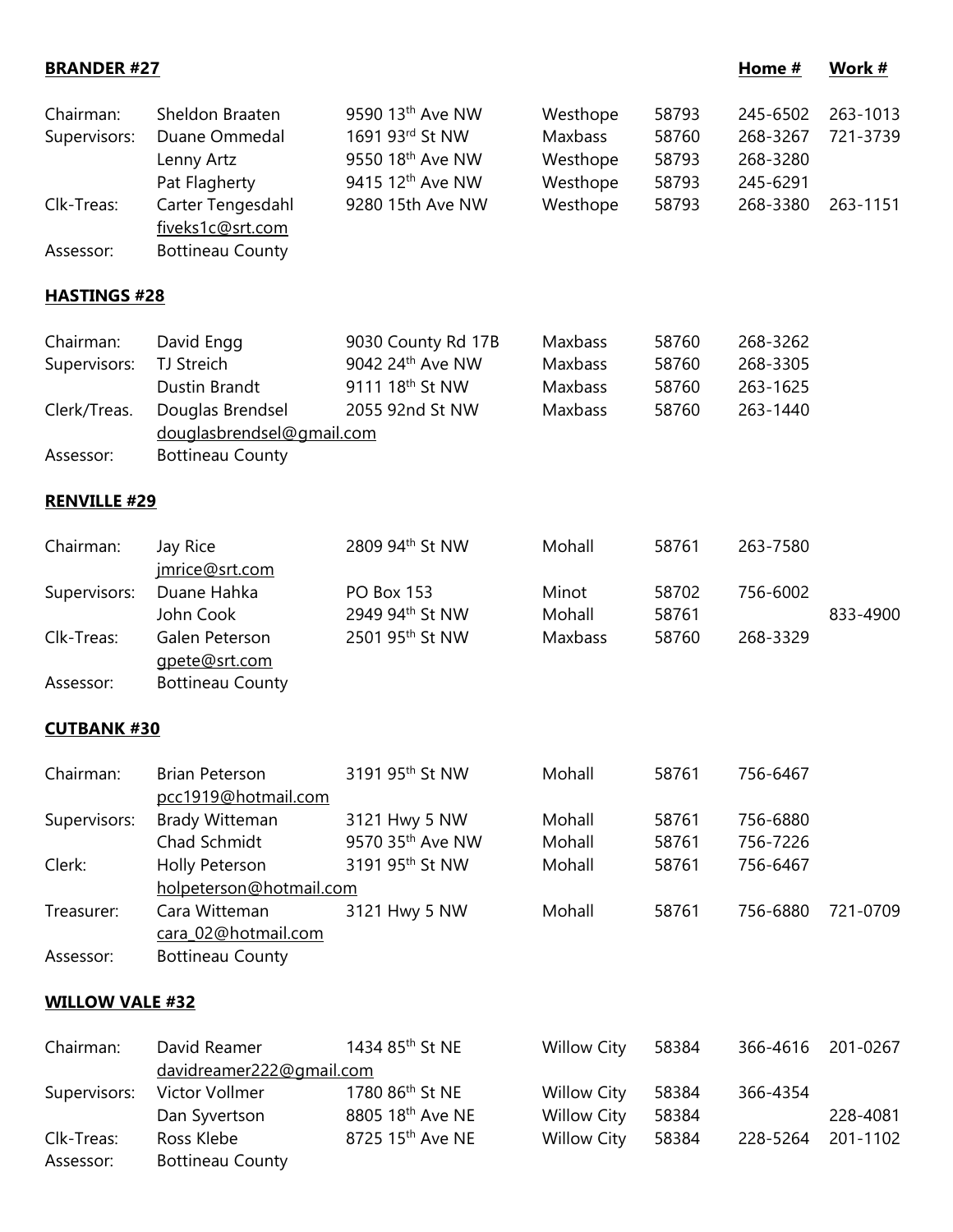| <b>OAK CREEK #33</b>   |                                          |                            |                  |       | Home #   | Work #   |
|------------------------|------------------------------------------|----------------------------|------------------|-------|----------|----------|
| Chairman:              | Dean Milbrath<br>dtmilbra@utma.com       | 8975 County Rd 47          | <b>Bottineau</b> | 58318 | 228-2170 |          |
| Supervisors:           | Steve Hahn                               | 976 County Rd 20 NE        | Kramer           | 58748 | 228-3851 |          |
|                        | Mike Nehring                             | 508 Kersten St             | <b>Bottineau</b> | 58318 | 228-3446 |          |
| Clerk/Treas:           | Chad Strand<br>chad@strandcpa.com        | 521 Main St E              | <b>Bottineau</b> | 58318 | 228-3591 | 228-5173 |
| Assessor:              | <b>Bottineau County</b>                  | 314 W 5 <sup>th</sup> St   | <b>Bottineau</b> | 58318 | 228-2901 |          |
| <b>ELYSIAN #34</b>     |                                          |                            |                  |       |          |          |
| Chairman:              | Tim Debele<br>debele@utma.com            | 269 87 <sup>th</sup> St NE | Kramer           | 58748 | 359-4452 | 228-4633 |
| Supervisors:           | Dean Kersten                             | 576 County Rd 20 NE        | Kramer           | 58748 | 228-3455 |          |
|                        | Eugene Hett                              | 8810 6th Ave NE            | Kramer           | 58748 | 228-3557 |          |
| Clk/Treas:             | Joann Kersten<br>djkersten@whitespur.com | 576 County Rd 20 NE        | Kramer           | 58748 | 228-3455 |          |
| Assessor:              | <b>Bottineau County</b>                  |                            |                  |       |          |          |
| <b>STONE CREEK #35</b> |                                          |                            |                  |       |          |          |
| Chairman:              | Danny Brandt                             | 8625 Hwy 14                | Kramer           | 58748 | 359-4350 | 263-5368 |
| Supervisors:           | Carl Gust                                | 8788 1st Ave NE            | Kramer           | 58748 | 359-4352 |          |
|                        | Karson Schepp                            | 8715 Hwy 14                | Kramer           | 58748 | 263-7121 |          |
| Clerk/Treas            | Jean Brandt<br>jeannieb@utma.com         | 8625 Hwy 14                | Kramer           | 58748 | 359-4350 | 263-2111 |
| Assessor:              | <b>Bottineau County</b>                  |                            |                  |       |          |          |
| TACOMA #36             |                                          |                            |                  |       |          |          |
| Chairman:              | Mitch Bethke                             | PO Box 41                  | Newburg          | 58762 |          | 263-5207 |
|                        | steelersrock67@gmail.com<br>Chris Zimmer | 8510 5th Ave NW            |                  | 58789 | 263-5309 |          |
| Supervisors:           | Nathan Boll                              | 8640 7th Ave NW            | Upham<br>Newburg | 58762 | 272-6100 | 263-7187 |
|                        | <b>Tyler Moen</b>                        | 8489 9th Ave NW            | Newburg          | 58762 | 272-6232 | 263-7606 |
| Clk-Treas:             | Kelly Thorenson                          | 8892 County Rd 20          | Newburg          | 58762 | 272-6345 | 263-1707 |
|                        | kdcfarms@srt.com                         |                            |                  |       |          |          |
| Assessor:              | <b>Bottineau County</b>                  | 314 W 5 <sup>th</sup> St   | <b>Bottineau</b> | 58318 | 228-2901 |          |
|                        |                                          |                            |                  |       |          |          |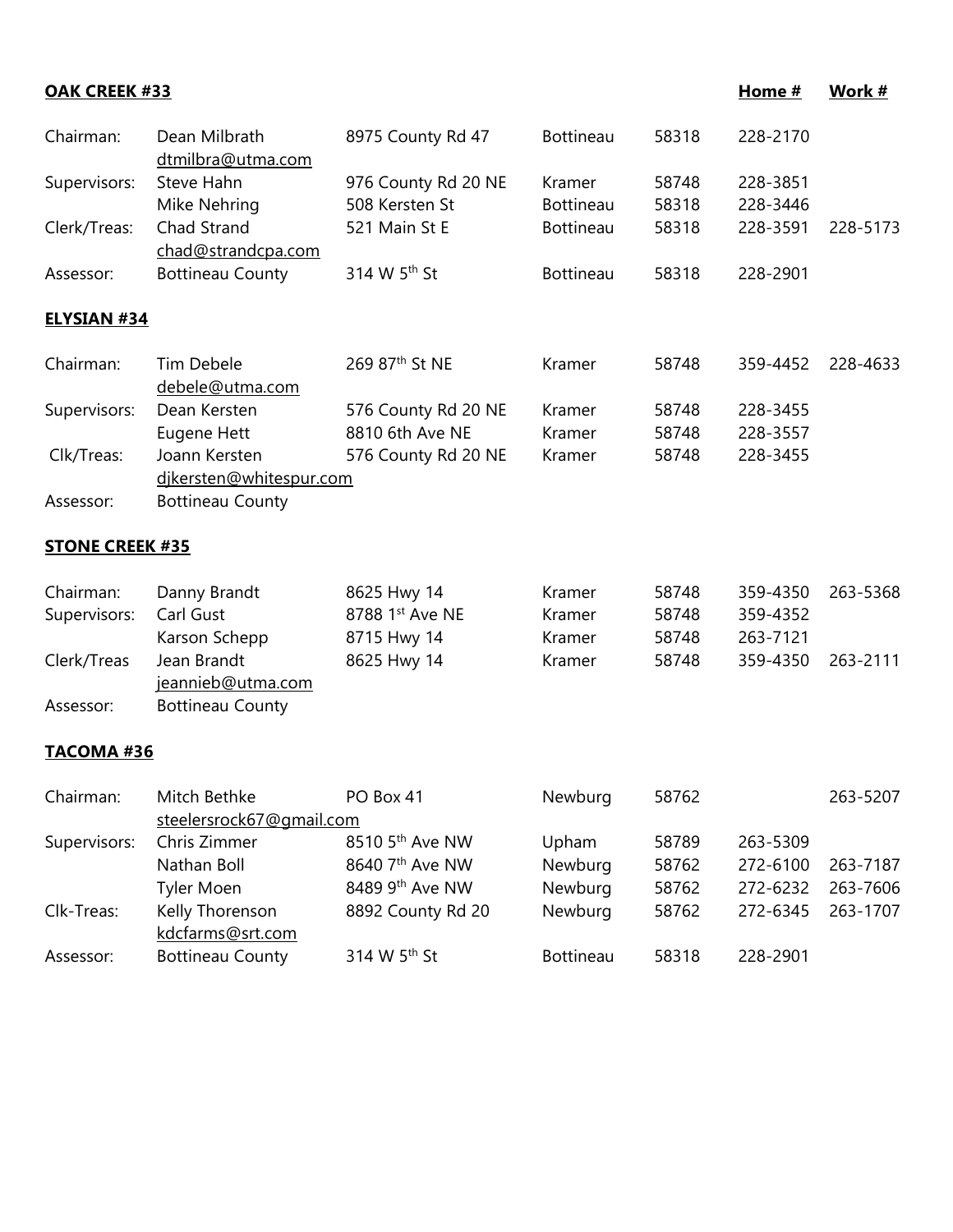**NEWBORG #37 Home # Work #**

| Chairman:             | Darwin Hunskor<br>jhunskor@srt.com | 8889 11 <sup>th</sup> Ave NW                               | Newburg            | 58762 | 272-6220 | 263-5419 |
|-----------------------|------------------------------------|------------------------------------------------------------|--------------------|-------|----------|----------|
| Supervisors:          | David Hall                         | 1151 87 <sup>th</sup> St NW                                | Newburg            | 58762 | 272-6375 | 263-7268 |
|                       | Rod Christenson                    | 8789 15 <sup>th</sup> Ave NW                               | Maxbass            | 58760 | 268-3364 | 263-5182 |
| Clerk/Treas:          | Carolyn Miller                     | 8911 13 <sup>th</sup> Ave NW                               | Newburg            | 58762 | 268-3154 | 263-7153 |
| Assessor:             | <b>Bottineau County</b>            |                                                            |                    |       |          |          |
| <b>LEWIS #38</b>      |                                    |                                                            |                    |       |          |          |
| Chairman:             | Kenny Rogers                       | 8874 18th Ave NW                                           | Maxbass            | 58760 | 268-3273 | 263-5072 |
| Supervisors:          | Carmen Mattern                     | 2079 Co Rd 26B                                             | Lansford           | 58750 | 784-5406 | 389-9654 |
|                       | <b>Bob Pease</b>                   | 8690 Co Rd 17C                                             | Maxbass            | 58760 | 268-3275 |          |
| Clk-Treas:            | Shana Hoskin                       | 1890 Co Rd 20 NW                                           | Maxbass            | 58760 | 268-3395 | 833-1593 |
|                       | hoskinfarm@hotmail.com             |                                                            |                    |       |          |          |
| Assessor:             | <b>Bottineau County</b>            | 314 W 5 <sup>th</sup> St                                   | <b>Bottineau</b>   | 58318 | 228-2901 |          |
| <b>MOUNT ROSE #39</b> |                                    |                                                            |                    |       |          |          |
| Chairman:             | Carl Haugan                        | 8861 26 <sup>th</sup> Ave NW                               | Lansford           | 58750 | 784-5418 |          |
| Supervisors:          | Patrick Cunningham                 | 2359 85 <sup>th</sup> St NW                                | Lansford           | 58750 | 784-5487 | 833-6368 |
|                       | Cindy Streich                      | 2375 89th St NW                                            | Maxbass            | 58760 | 263-1290 |          |
| Clk-Treas:            | Amy Cunningham                     | 2359 85th St NW                                            | Lansford           | 58750 | 784-5487 | 833-6364 |
|                       | bakkenamy@gmail.com                |                                                            |                    |       |          |          |
| Assessor:             | <b>Bottineau County</b>            |                                                            |                    |       |          |          |
|                       |                                    |                                                            |                    |       |          |          |
| <b>BLAINE #40</b>     |                                    |                                                            |                    |       |          |          |
| Chairman:             | Matt Undlin<br>undlin33@gmail.com  | 8543 33rd Ave NW                                           | Lansford           | 58750 | 784-5475 | 263-7112 |
| Supervisors:          | Charlie Adams                      | 8581 30th Ave NW                                           | Lansford           | 58750 | 429-1644 | 833-4959 |
|                       | Jay Abernathey                     | 3150 90th St. NW                                           | Lansford           | 58750 | 784-5429 | 263-1230 |
| Clk-Treas:            | Jamie Adams                        | 8581 30th Ave NW                                           | Lansford           | 58750 | 429-0063 |          |
|                       | Jamie.lynn.adams@gmail.com         |                                                            |                    |       |          |          |
| Assessor:             | <b>Bottineau County</b>            |                                                            |                    |       |          |          |
| <b>WELLINGTON #41</b> |                                    |                                                            |                    |       |          |          |
|                       | Arlen Larson                       |                                                            |                    |       |          |          |
| Chairman:             |                                    | 2325 81 <sup>st</sup> St NE<br>2460 80 <sup>th</sup> St NE | <b>Willow City</b> | 58384 | 366-4605 |          |
| Supervisors:          | James Diepolder                    |                                                            | <b>Willow City</b> | 58384 | 366-4643 |          |
|                       | David Larson                       | 8189 21st Ave NE                                           | <b>Willow City</b> | 58384 | 366-4540 | 201-0180 |
| Clerk:                | H. Kevin Larson                    | 7909 24th Ave NE                                           | <b>Willow City</b> | 58384 | 366-4410 | 871-1398 |
|                       | hklarson@utma.com                  |                                                            |                    |       |          |          |
| Treasurer:            | Marylyn Diebold<br>wmdieb@utma.com | 2125 83rd Ave NE                                           | <b>Willow City</b> | 58384 | 366-4630 |          |
| Assessor:             | <b>Bottineau County</b>            |                                                            |                    |       |          |          |